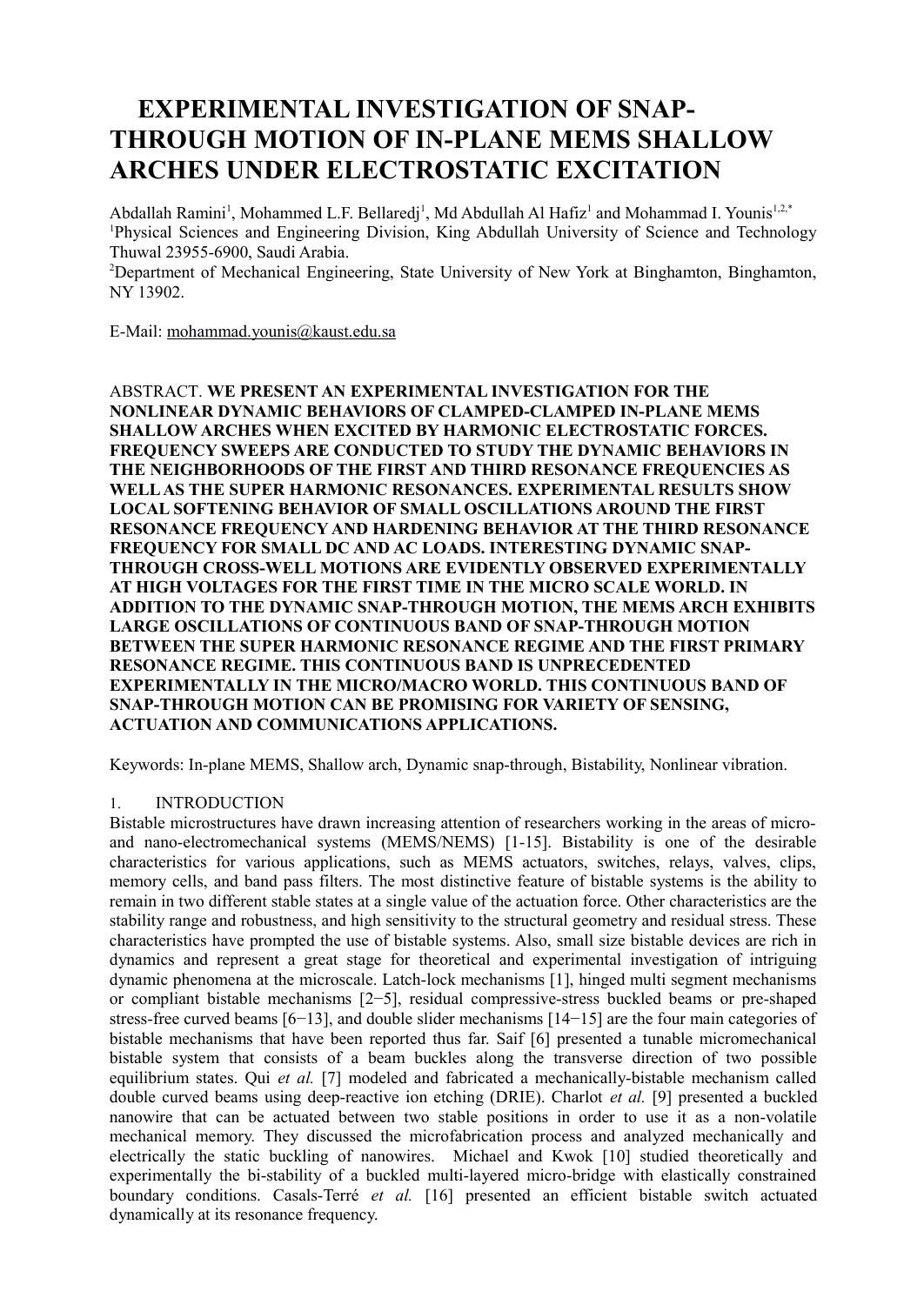Due to their rich dynamics, there has been significant interest at the Macro scale in dynamics of arches and buckled beam configurations. Poon *et al.* [17] studied theoretically the snap-through phenomenon and the nonlinear dynamic response of a buckled clamped-clamped beam under harmonic excitation. They predicated small oscillations, large oscillations of continuous snap-through motion, and chaotic motion of irregular snap-through. Also they showed theoretically an unsteady continuous band of snapthrough between sub frequencies reaching to the primary resonance due to large exciting force and low damping ratio. Also, they reported switching from softening to hardening during the snap-through motion. Lee *et al.* [18] continued the previous study with an experimental and numerical investigation of the effect of the anti-symmetric mode shapes on the dynamic snap-through motion and the stability of the clamped-clamped buckled beam, especially when the resonance of the anti-symmetric mode is twice the resonance of the symmetric mode. Chandra *et al.* [19] examined the response of shallow arches of civil structures under sinusoidal distributed loading experimentally and numerically using finite-element analysis. They classified the regions of the dynamic behavior into a non-chaotic nonsnap-through, non-chaotic snap-through, chaotic non snap-through, and chaotic snap-through responses. Also, they [20] presented a numerical investigation using Poincare sections and basin of attraction plots of the dynamics shallow arches due to sinusoidal excitation and identified the regimes of the snap-through motion and no snap-through motions. In addition, they identified the forcing parameters that lead to snap-through, and eventually to chaotic response. Some researchers were trying to eliminate the snap-through motion. Stanciulescu *et al.* [21] used a nonlinear finite element model to eliminate the snap-through motion of an arch due a quasi-static thermomechanical load. Also, others concentrated on the nonlinear behaviors of curved beams by obtaining the periodic responses of the vibrations of isotropic/composite beams using a more efficient shooting technique [22].

While many structures were reported, initially curved clamped-clamped microbeam/shallow arches have recently emerged as a focus of intense studies  $[6-10, 23-43]$  and have gathered significant attention because of their geometric simplicity and broad applicability. Zhang *et al.* [23] concluded that the nonlinear dynamic instability behavior of the arch beam is due to the snap-through motion changing from the softening spring type to the hardening type. The snap-through and pull-in instabilities of the micro machined arch-shaped beams under an electrostatic loading were studied both theoretically and experimentally. Park and Hah [24] investigated analytically and experimentally the existence of the second stable state in a buckled-beam actuator that depends not only on the ratio of its initial rise to its thickness, but also on its residual stress. Krylov *et al.* [25] fabricated initially curved clamped–clamped microbeams and conducted theoretical and experimental investigation using optical and scanning electron microscopy on the static deflection. Li *et al.* [26] fabricated clamped–clamped composite structures and studied the nonlinear oscillations of curved cross-sectional MEMS resonators. Buchaillot *et al.* [27] presented and fabricated an out-of-plane clamped-clamped micro buckled beam. They forced the micro beam to vibrate by a harmonic force on the support and measured the transverse displacement using laser Doppler vibrometer. Roodenburg *et al.* [28] implemented a mechanical memory using clamped-clamped microbeams by buckling the beams to the snap-through in the post buckled state. The beams are buckled by passing a current (resistive heating) and generating a compressive stress. Das and Batra [29] solved the nonlinear partial differential equation governing of the arch numerically using Galerkin method to solve the static and transient dynamic problems due to DC voltage only. Krylov and Dick [30] presented theoretical snap-through and pull-in results of the transient nonlinear dynamics of an initially curved bistable micro beam actuated by combining the electrostatic and inertial forces. Krylov *et al.* [31] showed theoretically using lumped-parameter model for an initially curved or pre-buckled electrostatically actuated microbeams that switching is related with the dynamic snap-through and likely within interval of actuation voltages. Joe *et al.* [32] used a buckled silicon clamped-clamped mechanical resonators coated on one side to sense atmospheric chemical vapors. Their concept was based on using the critical bucking point to measure the change in frequency and transfer this change into mass sensing. Zhu and Zu [33] fabricated and tested a piezoelectric buckled microbeam to harvest energy from the snap-through motion by installing magnetic force at the midpoint. Medina *et al.* [34] studied and analyzed the symmetry breaking conditions of a shallow initially curved micro beam under a distributed electrostatic force. Also, Medina *et al.* [35] investigated theoretically and experimentally using image processing the symmetric and asymmetric buckling of a curved beam under axial and electrostatic force. Also, they experimentally investigated the stability and the snap-through motion of the initially curved microbeams. Sar and Pakdemirli [36] focused on the non-ideal boundary conditions and used the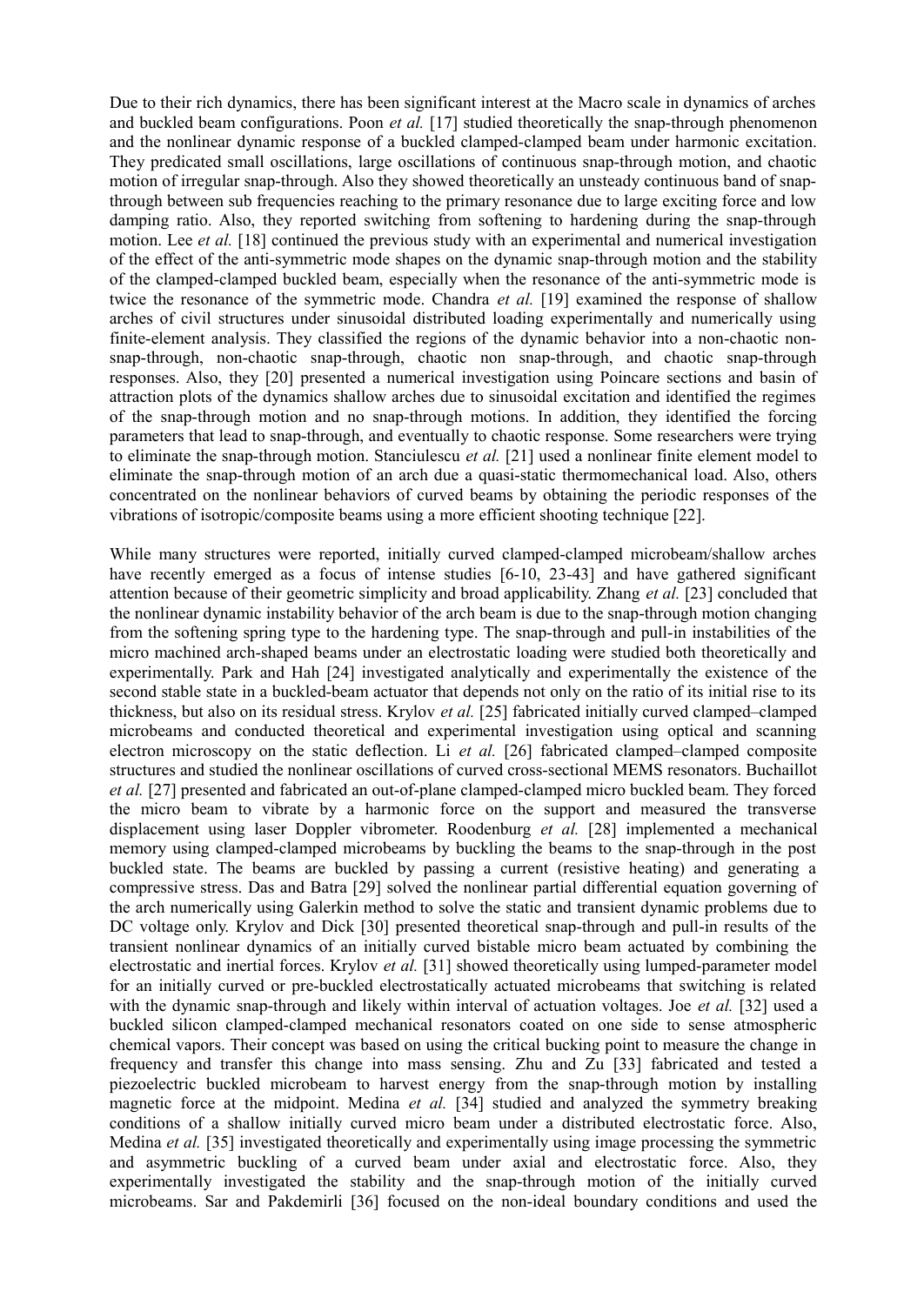perturbation theory and the method of multiple scales to study the effect of these boundary conditions on a resonant curved microbeam actuated electrostatically.

Few works have focused on the dynamic response of arches under harmonic electrostatic loading. Younis and Ouakad [37] used the Galerkin method with five symmetric mode shapes of a straight beam to simulate the static and dynamic behavior of arches under AC and DC actuation. They showed various nonlinear behaviors, such as hysteresis, softening behavior, and dynamic pull-in. Ouakad and Younis [38] used a perturbation method to obtain analytically the forced vibration response of the arch due to DC and small AC loads and to show softening behavior. Also, they conducted numerical and experimental investigations on curved out of plane microbeams when excited by DC and AC loads showing softening and hardening behaviors near the first and third natural frequencies, respectively [39]. Ruzziconni *et al.* [40] added the axial force to their reduced-order model for an imperfect microbeam under an axial load and an electric excitation. Ouakad and Younis [41] investigated numerically and experimentally the dynamics of initially curved microbeams under electrodynamic forcing and the possibility of using their dynamic snap-through motion for filtering purposes. Alkharabsheh and Younis [42] investigated numerically using a shooting technique the dynamics of electrostatically actuated MEMS shallow arches with flexible (non-ideal) supports showing snapthrough motion and dynamic pull-in behavior. Also, they investigated numerically the effect of the axial force on MEMS shallow arches to tune their operating and their resonance frequencies and simulated an imperfect microbeam under an axial load and an electric excitation [43].

Most of the previous experimental works in MEMS arches have been for out of plane imperfect beams, which do not show dynamic snap-through motion. For in plane devices, where the arch can snapthrough dynamically without hitting the other electrode, only static snap-through has been studied experimentally. For the dynamic behavior, only theoretical works have been presented. In this work, we investigate for the first time experimentally the nonlinear dynamics of a clamped-clamped in-plane MEMS shallow arches when excited by harmonic electrostatic forces. We analyze and explore the dynamic behaviors of the in-plane motion of these shallow arches via frequency sweeps in the neighborhood of the first and third resonance frequencies. We also demonstrate the possibility of using the dynamic snap-through for band-pass filtering applications.

## 2. **Devices and experimental setup**

The in-plane MEMS shallow arches of this work have been fabricated by MEMCAP [44] from SOI wafers with highly conductive 25 um Si device layer. In this work, we consider two cases studies of beams of 600 μm in length and 25 μm in width, figure 1. The figure shows SEM images of the gap between the two electrodes  $d = 8.86$  µm. Also, it shows the initial curvature  $b<sub>c</sub> = 2.65$  µm that equals to the difference between the gap at the middle and the gap *d* at the end of the arch. The two tested micro arches basically differ in their intrinsic axial residual stress. The rest of the arch dimensions are shown in table 1, as measured using an optical profilometer Zygo [45]. The error between the Zygo and SEM measurements is very small  $\approx$  2%, therefore using the Zygo measurements have a very good accuracy in representing the dimensions of the arch.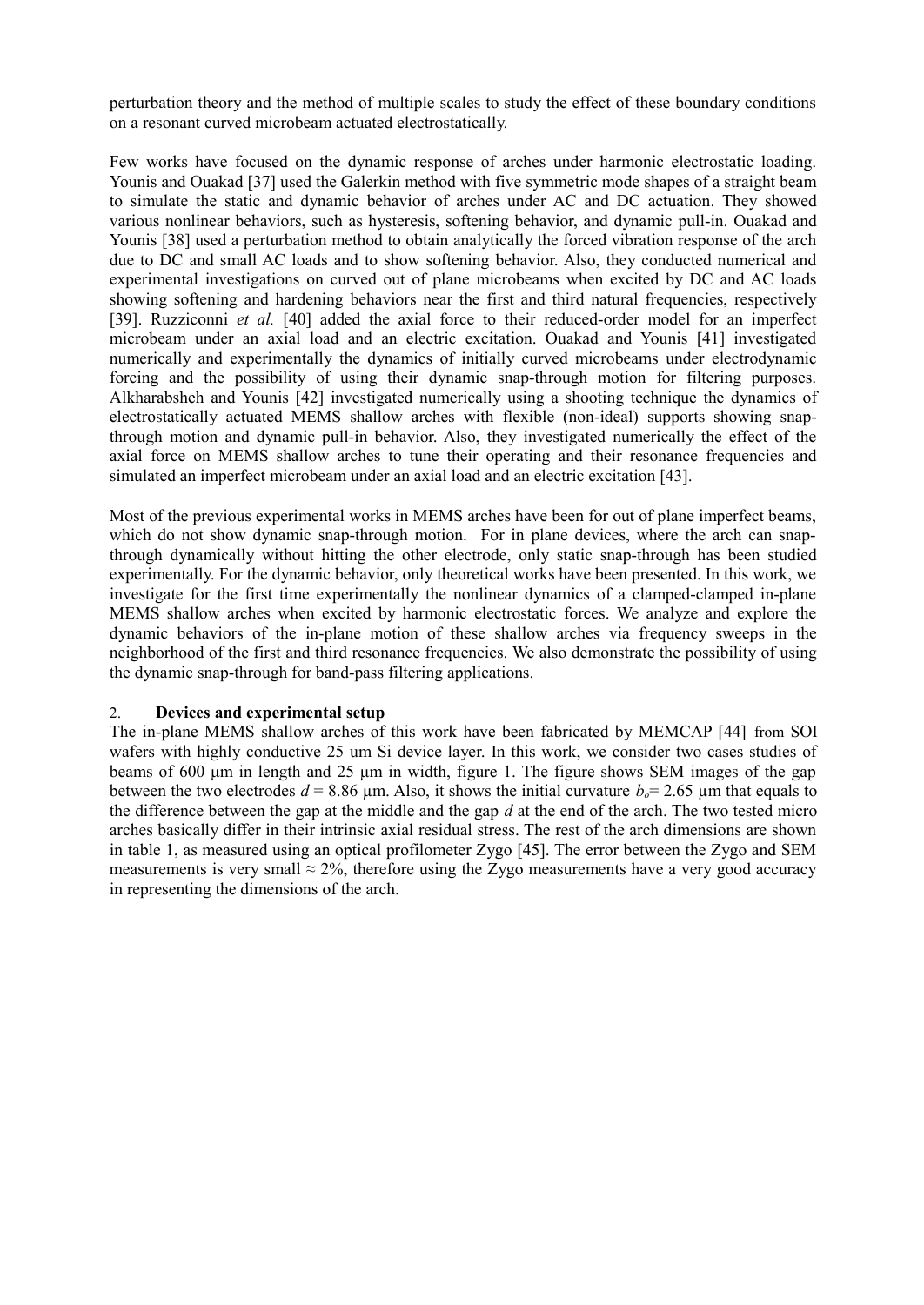

**Figure 1.** SEM images showing the top view of the in-plane MEMS shallow arch structure sandwiched between two pads with the dimensions of the gap and thickness at the middle and the end of the arch.

|                           | <del>Aren</del><br>Zyg0 | $Z$ ygo           | SEM          |
|---------------------------|-------------------------|-------------------|--------------|
|                           |                         |                   |              |
| Gap(d)                    | $8.8 \mu m$             | $8.7 \mu m$       | $8.86 \mu m$ |
| Thickness (h)             | $2 \mu m$               | $2 \mu m$         | $2.08 \mu m$ |
| Initial curvature $(w_0)$ | $2.7 \mu m$             | $2.6 \mu m$       | $2.62 \mu m$ |
| 80-8-2-3                  |                         | $V_{DC}$ $V_{AC}$ | tit mag (D)  |

|                | Table 1. The measured dimensions of the test MEMS arches. |
|----------------|-----------------------------------------------------------|
| $\overline{A}$ | $\overline{\phantom{a}}$                                  |

Figure 2. Experimental setup of MSA with the tested device.

For dynamic measurements and to conduct frequency sweeps, we use a Micro System Analyzer (MSA-500) of Polytec [46] shown in figure 2, equipped with a stroboscopic video microscopy for in-plane motion analysis Planar Motion Analyzer (PMA-400) [46]. Using the PMA, we generate an amplified periodical sine signal to excite the in-plane arch. Due to the large gap separating each arch from the other stationary electrode, squeeze-film damping is not of significance influence here. Hence, these arches are tested in air.

# 3. **Problem Formulation**

The nonlinear equation governing the transverse motion  $w(x,t)$  of the arch microbeam shown in figure 1 [38-43, 47- 49] is as following

(1)

Where x is the spatial position, t is time and  $w<sub>o</sub>$  is the initial curvature of the arch. This arch has a Young's modulus E and material density  $\rho$  and is assumed to have a moment of inertia I. Also, it is subjected to a viscous damping coefficient c and an axial stress N. This arch is subjected to an electrostatic force is composed of a DC component  $V_{DC}$  superimposed to an AC harmonic load of amplitude  $V_{AC}$  and a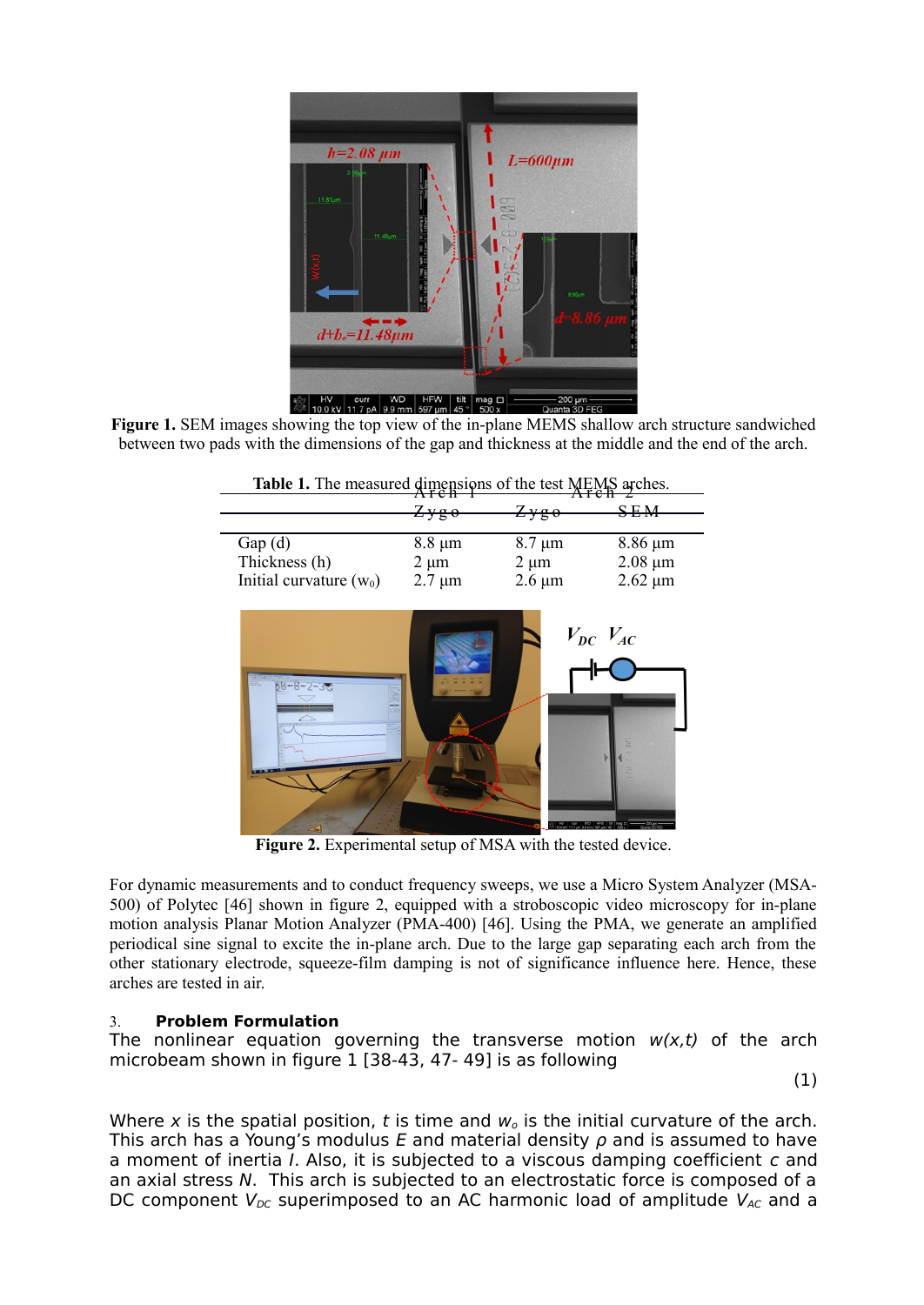frequency  $\Omega$ . Also, ε is the dielectric constant of air. The arch is of length L, of width *b* and of thickness *h*.

 $(2)$ 

Equation (2) presents the initial curvature of the arch where  $b_0$  presents the initial rise at the middle of arch. Next, we solve the Eigen value problem to get the natural frequencies and mode shapes. Therefore, we solve the linearized undamped unforced equation (1) [47], which can be written as

 $(3)$ 

Using the separation of variables where

 $(4)$ 

where  $\omega$  is the eigenvalue and  $\varphi$  is the eigen-function. Then, we plug equation (4) into equation (3).

Substituting equation (4) in to equation (3) and separate the variables to get the spatial equation.

 $(5)$ 

The spatial position solution has two parts: homogeneous part  $\varphi_h(x)$  and the particular part  $\varphi_{p}(x)$ .

(6)

 $(7)$ (8)

Substituting equation (7) in to equation (5) gives us the constant  $c_5$  as function of the unknowns A, B, C and D

(9)

Therefore, the Eigen function becomes

(10)

We are going to compare the experimental results from the FFT with the analytical results.

# 4. **Experimental Results**

## 4.1. Fast Fourier Transform (FFT) Measurements

At the beginning, we measure the linear resonance frequencies of the MEMS arches in air using ring down measurement and get the FFT. During the FFT measurement, the PMA generates multiple decaying signals to extract the resonance frequencies. Figure 3 shows the measured FFT. The first resonance frequency of Arch 1 is found at 70.7 kHz corresponding to the first symmetric mode shape. The quality factor (*Q*) can be calculated by

(11)

For the first mode shape,  $Q = 14.3$ , resulting a damping ratio  $\zeta = 1/2Q = 0.035$ . For Arch 2, the first resonance frequency is at 86.6 kHz and the quality factor is equal to 19.74, which corresponds to a damping ratio  $\zeta = 0.0253$ . Hence, one can see that these arches are underdamped, which allows direct harmonic excitations in air.

 $(a)$  (b) **Figure 3.** FFT for the in-plane MEMS shallow arches. (a) Arch 1 has  $f<sub>I</sub> = 70.7$  kHz. (b) Arch 2 has  $f<sub>I</sub> =$ 86.6 kHz.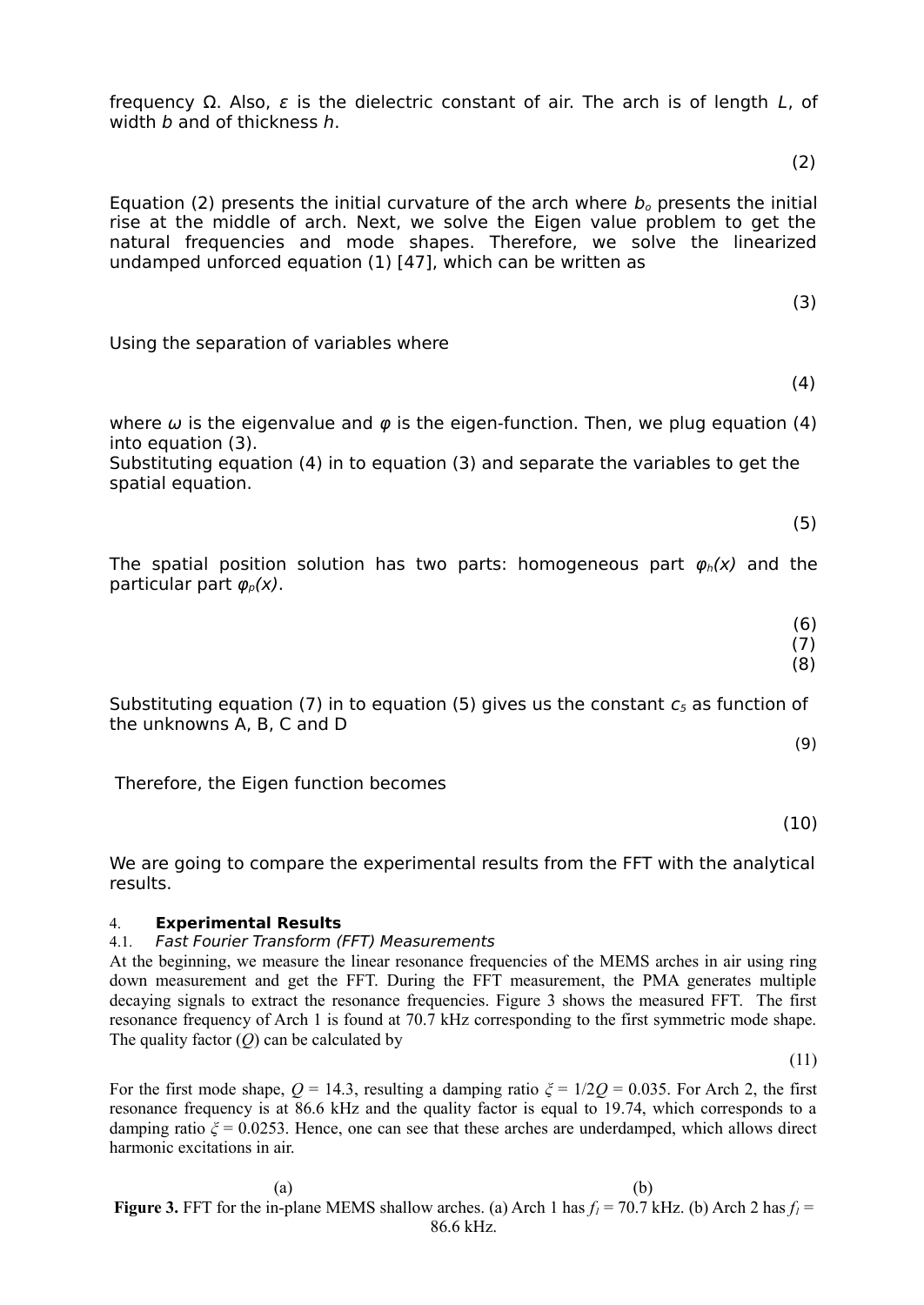In addition, the second resonance frequency is at 130.1 kHz of Arch 1 correspondence to the first antisymmetric mode and the third resonance frequency is at 260.1 kHz, which is the second symmetric mode. To make sure that the second resonance frequency is for the anti-symmetric mode, we conducted a frequency sweep test using harmonic electrostatic forces and noticed that there is no measured inplane displacements around that frequency for both arches. All parameters, extracted from FFT measurements, are shown in table 2. Next, we compare the frequency values between the FFT measurements and the analytical Eigen-value problem in table 3. The difference between the experimentally measured and analytically simulated frequencies is coming from the axial residual stress.

| Table 2.                      | Areh – | $A$ reh $2$ |
|-------------------------------|--------|-------------|
| $f_l$ (kHz)                   | 70.7   | 86.6        |
| $f_3(kHz)$                    | 260.1  | 247         |
| $-3dB$ for $f_1$ (Hz)         | 4945   | 4386.8      |
| $-3dB$ for $f_3$ (kHz)        | 49     | 55          |
| $Q$ of $I^{st}$ mode          | 14.3   | 19.74       |
| $\xi$ of 1 <sup>st</sup> mode | 0.035  | 0.0253      |
| $Q$ of $3^{rd}$ mode          | 5.31   | 4.5         |
| $\xi$ of 3 <sup>rd</sup> mode | 0.094  | 0.111       |

Parameters from the FFT Measurements

**Table <sup>3</sup>** Comparing the FFT measurements with numerical simulation for Arch 2

| Tavit J.    | FFT Experimental | Numerical cimulation             |
|-------------|------------------|----------------------------------|
|             |                  | <del>ivumerical simulation</del> |
|             | Measurements     | No stress                        |
| $f_I$ (kHz) | 86.6             | 84.983                           |
| $f_3(kHz)$  | 247              | 273                              |

Our assumption here is that the squeeze-film damping is not dominant. In our case, the damping can be reasonably assumed to be viscous and linear. To verify this, we consider a simple incompressible model of squeeze-film damping of a long beam, which yields a damping coefficient of the form [49]

Where  $\eta$  is the viscosity of the air equals  $1.82 \times 10^{-5}$  N.s/m<sup>2</sup>, k is the effective stiffness of the clampedclamped arch microbeam [49] and it is equal to

 $(12)$ 

 $(13)$ 

Using equations (13) and (12), the damping coefficient is found to be  $c = 2.45325 \times 10^{-7}$  *N.s/m.* The corresponding damping ratio is  $\zeta = 0.343728 \times 10^{-3}$ . Because the distance between the vibrating microstructure and the stationary electrode is very large ( $d = 8.86 \text{ }\mu\text{m}$ ); and squeeze film damping is proportional to  $1/d^3$ ; its influence in this case is very small. On the other hand, viscous air damping and other losses still can contribute to lowering the quality factor of this device; which requires other analytical models.

## 4.2. The effect of DC and AC loads on the fundamental mode

In this section, we perform forward frequency sweeps and show the frequency response curves of the MEMS arches due to a combined DC and AC harmonic amplitude loads near the primary resonance of the fundamental mode. Then, we extract the amplitude and phase for the frequency sweeps. As a first step, we show the dynamic frequency response curve for small values of DC and AC harmonic amplitude loads to obtain a linear dynamic behavior around the first resonance frequency for each arch as shown in figures 4a and 4b. Afterward, we increase the electrostatic voltage and notice the nonlinear behavior of these responses in figure 4. A softening behavior appears around the local attractor of the MEMS shallow arch [48]. The frequency response curves indicate that the quadratic nonlinearities of the initial curvature and electrostatic force are dominant over the geometric cubic nonlinearity causing a softening behavior of the frequency response curves. This fact has been investigated extensively in [38] using the perturbation method of multiple scales and a multi-modal expansion. To further illustrate this, we apply on equation (1) a first-mode approximation with the arch mode shape in the Galerkin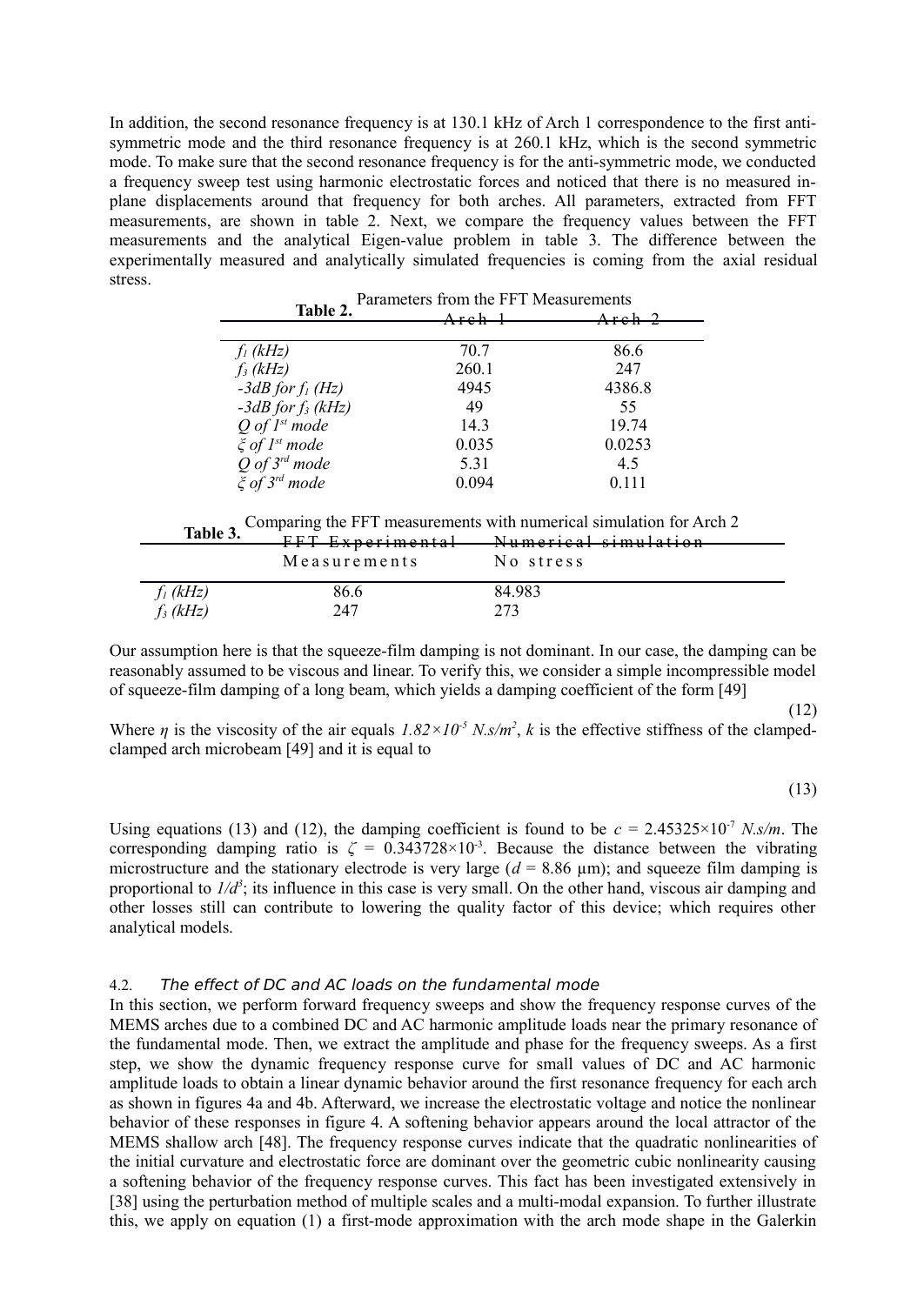procedure [49] and drop the damping, which results in the non-dimensional equation governing the modal amplitude *u* of the first mode

(14)

Where *f* is the projected modal force and  $\omega_o = 28.6$ ,  $\alpha_2 = 8565.69$  and  $\alpha_3 = 48595.6$ . It turns out that this system with quadratic and cubic nonlinearities can exhibit softening or hardening behavior depending whether the quadratic nonlinearities are dominant over the cubic nonlinearities or not (full analysis of this can be found in [38]). According to [50], if the sign of the effective nonlinearity coefficient is positive, the behavior is hardening, otherwise the behavior is softening.

 (15) Based on equation (15), we found that  $\alpha$  = -50909.5, which proves that the inherent quadratic nonlinearity of the arch is dominant, and thus, it exhibits softening behavior regardless of the DC voltage.

Figure 4b reveals also the super harmonic resonance of order two due to the quadratic nonlinearity and of order three due to the cubic nonlinearity. Figure 5 shows there is very small parasitic effects due to electrostatic charging of Si on the arch resonator, when  $V_{DC} > V_{AC}$  or  $V_{DC} < V_{AC}$ . This figure shows frequency response sweeps for  $V_{DC} = 40V$  and  $V_{AC} = 20V$  and  $V_{DC} = 20V$  and  $V_{AC} = 40V$ . The forcing term is the same in both cases and equals (2  $V_{DC}$   $V_{AC}$ ). But the effective DC terms ( $V_{DC}^2+0.5 V_{AC}^2$ ) are different in these cases. These effective DC terms affect the response, shifts the equilibrium position and lowers the frequency.

#### (a)

#### (b)

Figure 4. Experimental frequency forward sweep around the first symmetric mode shape (a) Arch 1. (b) Arch 2.

**Figure 5.** Experimental frequency forward sweep around the first symmetric mode shape for Arch 2.

#### 4.3. The effect of DC and AC on the super harmonic resonances

In figure 4b, we recognize that additional 2 frequencies emerged when Arch 2 is actuated by large electrostatic voltages. To determine if these frequencies are super harmonic resonances of order two and three due to the quadratic and cubic nonlinearities, we extract the time history at these frequencies in figure 6a and 6b and display the phase portrait for each period in figure 6c and 6d. We found that the phase portrait has 3 loops at 26 kHz in figure 6c. This implies that this is a super harmonic resonance of order three. The phase portrait in Figure 6d shows two loops at 35 kHz, which also confirms a super harmonic resonance of order two [48].

(a)  $(b)$ 

 $\qquad \qquad \text{(c)} \qquad \qquad \text{(d)}$ **Figure 6.** Response of Arch 2 when excited by  $V_{DC} = 50V$  and  $V_{AC} = 60V$ . (a) Time History at 26 kHz. (b) Time History at 35 kHz. (c) Phase portrait at 26 kHz. (d) Phase portrait at 35 kHz.

## 4.4. The snap-through motion near the primary resonance of the first mode

We further increase the electrostatic voltage and sweep the driving frequency to obtain the frequency response curves. Figures 7 and 8 depict the results for Arch 1. One can observe the emergence of a dynamic snap-through motion, where distinctive jumps to larger amplitude motion are reported near primary resonance. This dynamic snap-through motion indicates that the MEMS arch vibrate and jump from their local attractors to bigger global attractors [37-39, 49]. Also, the behavior indicates hardening oscillation. This hardening behavior is due to the geometric cubic nonlinearity of the structure, which becomes dominant over the quadratic nonlinearities [37-39, 49]. Beyond this band of frequencies, the arch gets back to the softening behavior. Moreover, the amplitude and the range of snap-through regime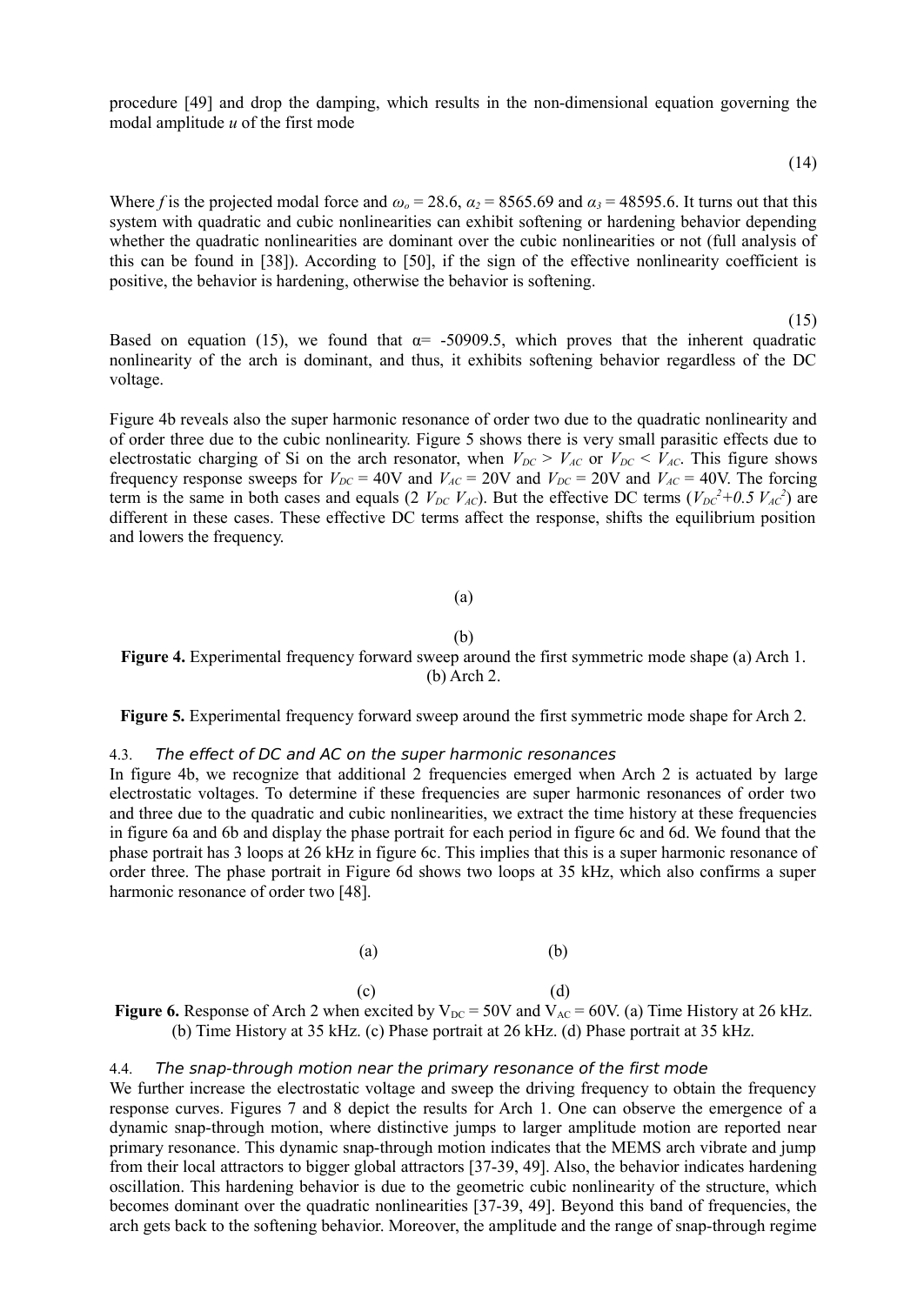continue to increase with the increase of the excitation voltage. An intriguing potential use of this sudden jump in bistable arched MEMS structures is a band pass filter application, where the MEMS arch suddenly jumps to large amplitude over a narrow frequency range. In other words, it is a sudden change from a stop band to pass band. We also notice a coexistence behavior in figure 7 at  $V_{DC} = 40V$ and  $V_{AC}$  = 60V, where the arch is switching back and forth between the vibration at large amplitude between the two attractors and the vibration at the first local attractor toward the end of the snapthrough motion.

**Figure 7.** Experimental frequency forward sweep showing dynamic snap-through motion for Arch 1.

Figure 8 shows the change in amplitude and phase between the regimes before and after snap-through. The amplitude indicates that the stiffness of the shallow arch increases during the snap-through band and then decreases after the snap-through band. There is a partial phase shift during snap-through band, and then the full phase shift of 180° happens when the arch gets back to vibrate at the local attractor after the snap-through band.

**Figure 8.** Dynamic snap-through for Arch 1 excited by  $V_{DC} = 40V$  and  $V_{AC} = 50V$ . (a) Amplitude (b) Phase shift.

| (a) | (b) |
|-----|-----|
|     |     |

 $\qquad \qquad \textbf{(c)} \qquad \qquad \textbf{(d)}$ Figure 9. Experimental frequency forward sweep for Arch 2 showing dynamic snap-through motion and hysteresis (a)  $V_{DC} = 60V$  and  $V_{AC} = 50V$  (b)  $V_{DC} = 55V$  and  $V_{AC} = 60V$  (c)  $V_{DC} = 60V$  and  $V_{AC} = 60V$ 55V (d)  $V_{DC} = 60V$  and  $V_{AC} = 60V$ .

Next, we show the response of Arch 2 where we concentrate on sweeping the exciting frequency over a wide range. Figure 9 shows the response near the first primary resonance as well as near the super harmonic resonances. Figure 10 shows one snap shot of the response near the snap-through at the primary resonance. The figure shows the time history of the last cycle after reaching steady state and two images of the two bistable positions before and after the snap-through motion.

#### (a)

 $\qquad \qquad \textbf{(b)}$ **Figure 10.** Arch 2 excited by  $V_{DC} = 60V$  and  $V_{AC} = 60V$  at 59 kHz during the dynamic snapthrough motion (a) The time history of one cycle (b) The initial position before dynamic snap-through (c) The final position snapping towards the lower electrode after dynamic snap-through.

Figures 9c and 9d indicate the emergence of dynamic snap-through motion at the super harmonic regime. The sudden jump appears first in figure 9c and becomes like a continuous band when increasing the electrostatic voltages in figure 9d. To study this dynamic snap-through motion, we extracted the time history in figure 11a for the first jump noticed at 36 kHz in figure 9c. Also, we show the phase portrait from the measured displacement and velocity at 36 kHz in figure 11b. These time history and phase portrait figures show that there are two frequencies as indicated by what seems to be two kinds of motion (almost two loops in the phase portrait).

 $(a)$  (b) **Figure 11.** Arch 2 excited by  $V_{DC} = 60V$  and  $V_{AC} = 55V$ . (a) Time history of the one cycle at 36 kHz. (b) The phase portrait at 36 kHz.

#### 4.5. *Continuous snap-through band*

Next, we continue to increase the electrostatic forcing and study its effects on the dynamic snapthrough motion, figure 12. The small oscillations due to small voltages become large oscillations of continuous snap-through motion. These oscillations show up as continuous band of snap-through between super harmonic frequency regime reaching to the primary resonance regimes due to large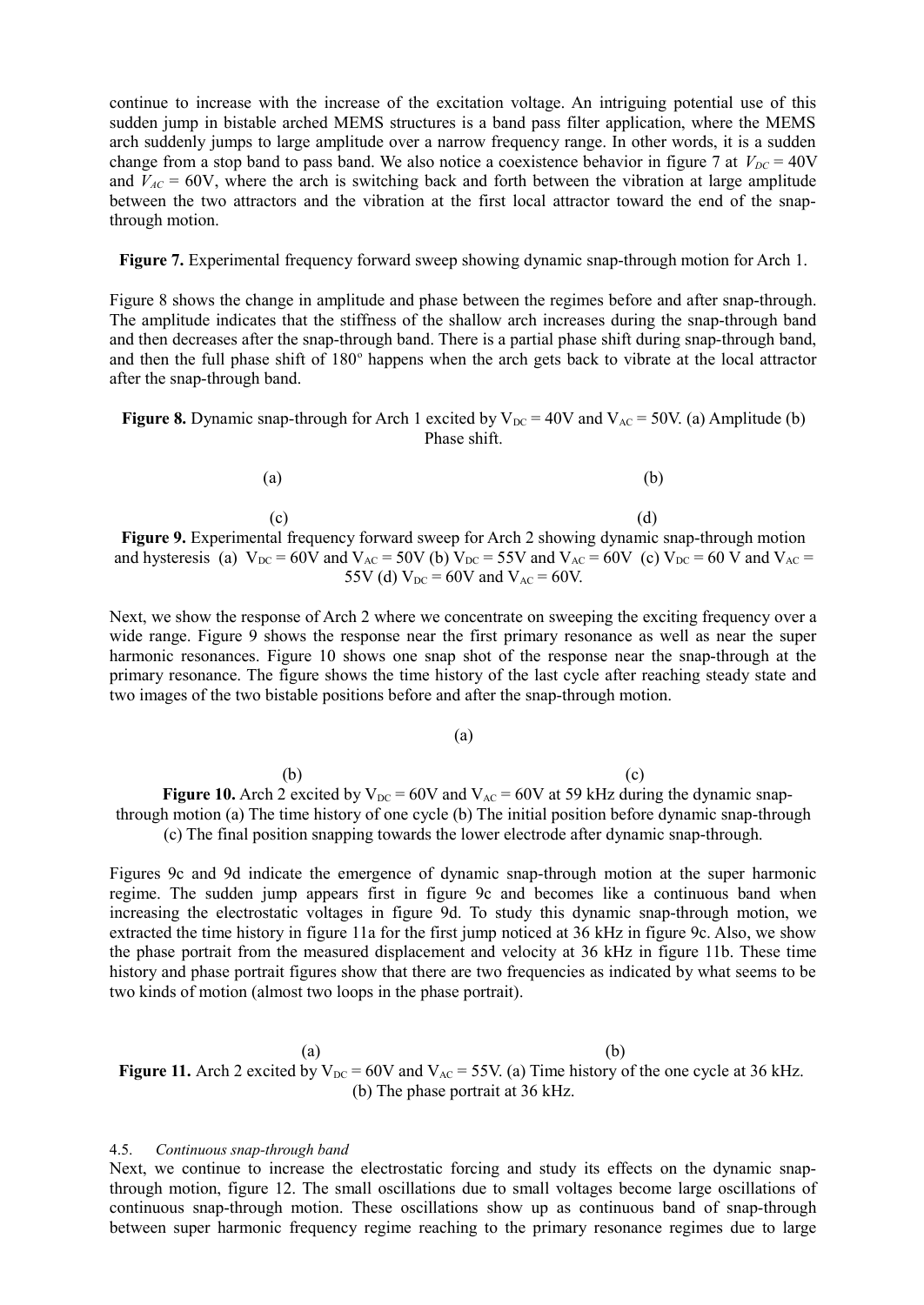exciting force, in agreement with the results reported for macro scale arches of Poon *et al.* [17]. These continuous bands start from 30 kHz up to 65 kHz. At the beginning of this band, the arch behaves nonlinearly and switches between softening to hardening back and forth around super harmonic frequencies. Eventually, this continuous band behavior might lead chaotic motion of irregular snapthrough when further increasing the driving electrostatic force [17].

 $(a)$  (b) Figure 12. Experimental frequency forward sweep showing continuous band of dynamic snap-through motion for Arch 2 (a)  $V_{DC} = 60V$  and  $V_{AC} = 70V$  (b)  $V_{DC} = 65V$  and  $V_{AC} = 60V$ .

## 4.6. The hardening behavior of the third mode

Next, we study the dynamic behaviors and obtain the frequency response curves near the third primary resonances in figure 13. The results show that the responses are almost linear for smaller electrostatic excitations. But for large excitation forces, the arches behave nonlinearly showing hardening behavior. Because of the high damping, due to operating in air, and the limitations in the maximum amplitude of the electrostatic voltage at that frequency range, we were unable to excite the MEMS arches for amplitude beyond 1  $\mu$ m.

## (a)

#### (b)

**Figure 13.** Experimental frequency forward sweep around the third mode shape (a) Arch 1. (b) Arch 2.

## 5. **Summary and Conclusions**

We investigated experimentally the dynamic behavior of an electrostatically actuated clamped-clamped in-plane MEMS shallow arch near the first and third primary resonances, and the super harmonic resonances using frequency sweeps. Most importantly, the experimental results brings out various characteristic and dynamic features such as: (a) small oscillations showing softening behavior for low excitation forces, (b) large oscillations of dynamic snap-through between the two stable state, for the first time experimentally, showing hardening behavior and (c) large oscillations of continuous band of dynamic snap-through motion. This experimentally continuous band of snap-through motion is a novel dynamic behavior in the micro/macro range. Also, these results show nonlinear dynamic instability behavior of the beam, changing from the softening spring type to the hardening type due to the snapthrough motion. Moreover, we showed some kind of hysteresis and coexistence of attractors where the arch is switching back and forth between the vibration at large amplitude between the two attractors and the vibration at the first local attractor at the beginning and the end of the snap-through regime. Furthermore, we showed a hardening effect near the primary resonance of the third mode.

The dynamic snap-through band can be utilized to fabricate more sensitive and noise repelling band pass filters in the micro and nano ranges. There is no force or amplitude outside the snap-through regime compared to the on-state during the snap-through regime of the arch, these reasons result in minimal power consumption, and stop band tempering. Also, this interesting jump has a great potential for designing MEMS switches, actuators, mechanical memories, micro-relays and band pass filters that are sensitive and resilient to noise. Also, it could be used for energy harvesters because the strong nonlinearity is coming from the initial curvature and not from the electrostatic forcing. Hence, large amplitude motion, and hence significant power, can be harvested from the ambient if these arches can be driven to snap-through motion from the environment.

## **Acknowledgment**

This work has been supported by KAUST.

#### REFERENCES

[1] Hoffmann M, Kopka P, Voges E. All-silicon bistable micromechanical fiber switch based on advanced bulk micromachining. Selected Topics in Quantum Electronics, IEEE Journal of. 1999;5(1):46-51.

[2] Masters ND, Howell LL. A self-retracting fully compliant bistable micromechanism. Microelectromechanical Systems, Journal of. 2003;12(3):273-80.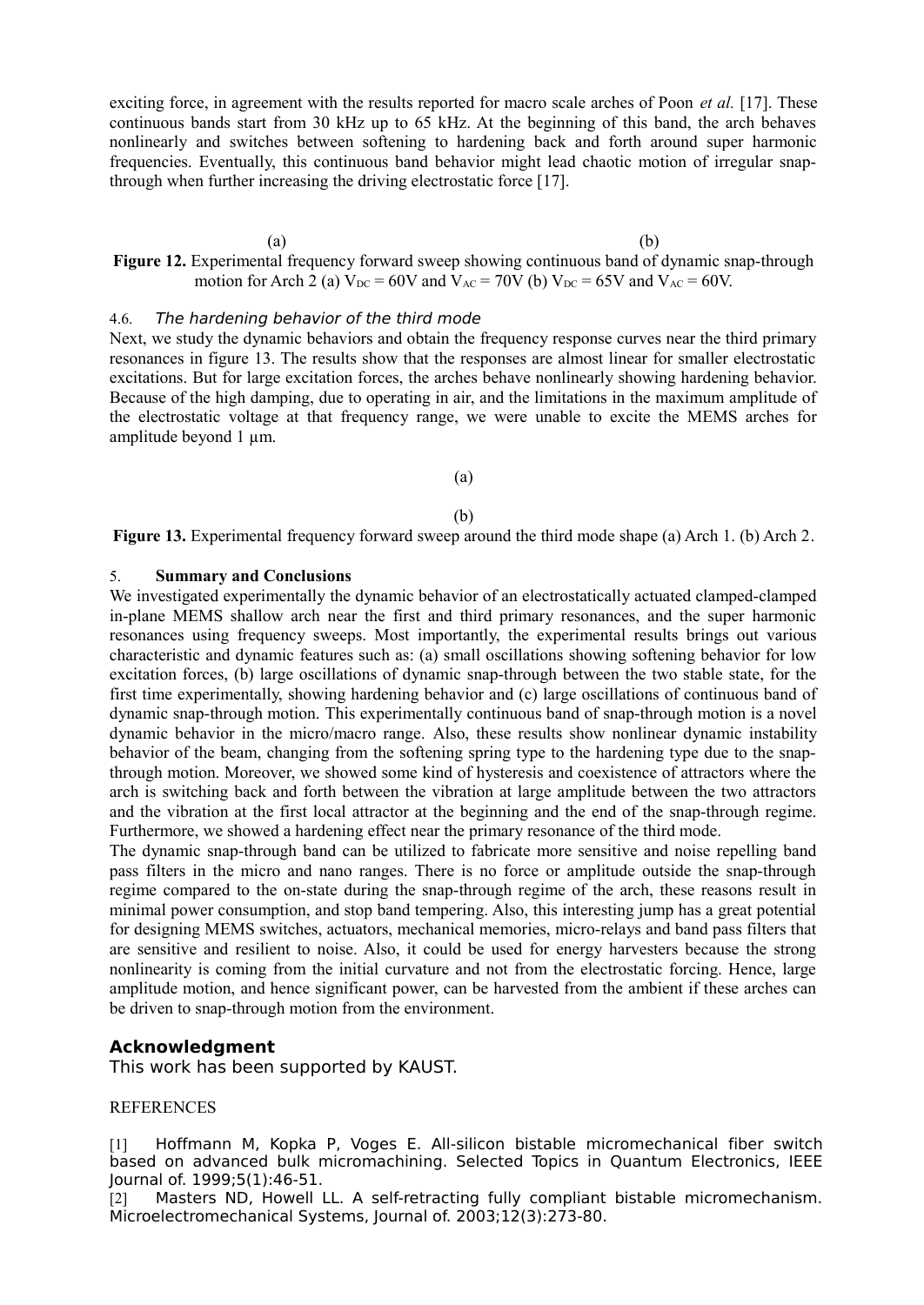[3] Hwang I-H, Shim Y-S, Lee J-H. Modeling and experimental characterization of the chevron-type bi-stable microactuator. Journal of Micromechanics and Microengineering. 2003;13(6):948.

[4] Ko JS, Lee MG, Han JS, Go JS, Shin B, Lee D-S. A laterally-driven bistable electromagnetic microrelay. ETRI journal. 2006;28(3):389-92.

[5] Receveur RA, Marxer CR, Woering R, Larik VC, De Rooij N-F. Laterally moving bistable MEMS DC switch for biomedical applications. Microelectromechanical Systems, Journal of. 2005;14(5):1089-98.

[6] Saif MTA. On a tunable bistable MEMS-theory and experiment. Microelectromechanical Systems, Journal of. 2000;9(2):157-70.

[7] Qiu J, Lang JH, Slocum AH. A curved-beam bistable mechanism. Microelectromechanical Systems, Journal of. 2004;13(2):137-46.

[8] Hälg B. On a micro-electro-mechanical nonvolatile memory cell. Electron Devices, IEEE Transactions on. 1990;37(10):2230-6.

[9] Charlot B, Sun W, Yamashita K, Fujita H, Toshiyoshi H. Bistable nanowire for micromechanical memory. Journal of Micromechanics and Microengineering. 2008;18(4):045005.

[10] Michael A, Kwok CY. Design criteria for bi-stable behavior in a buckled multi-layered MEMS bridge. Journal of Micromechanics and microengineering. 2006;16(10):2034.

[11] Cabal A, Ross D, editors. Snap-through bilayer microbeam. Proc MSM; 2002.

[12] Sulfridge M, Saif T, Miller N, Meinhart M. Nonlinear dynamic study of a bistable MEMS: model and experiment. Microelectromechanical Systems, Journal of. 2004;13(5):725-31.

[13] Rossiter J, Stoimenov B, Mukai T, editors. A self-switching bistable artificial muscle actuator. SICE-ICASE, 2006 International Joint Conference; 2006: IEEE.

[14] Jensen BD, Howell LL. Bistable configurations of compliant mechanisms modeled using four links and translational joints. Journal of Mechanical Design. 2004;126(4):657-66. [15] Tsay J, Su L-Q, Sung C-K. Design of a linear micro-feeding system featuring bistable mechanisms. Journal of Micromechanics and Microengineering. 2005;15(1):63.

[16] Casals-Terré J, Fargas-Marques A, Shkel A M. Snap-action bistable micromechanisms actuated by nonlinear resonance, Journal Of Microelectromechanical Systems. 2008;17(5): 1082-1093.

[17] Poon W, Ng C, Lee Y. Dynamic stability of a curved beam under sinusoidal loading. Proceedings of the Institution of Mechanical Engineers, Part G: Journal of Aerospace Engineering. 2002;216(4):209-17.

[18] Lee Y, Poon W, Ng C. Anti-symmetric mode vibration of a curved beam subject to autoparametric excitation. Journal of Sound and Vibration. 2006;290(1):48-64.

[19] Chandra Y, Wiebe R, Stanciulescu I, Virgin LN, Spottswood SM, Eason TG. Characterizing dynamic transitions associated with snap-through of clamped shallow arches. Journal of Sound and Vibration. 2013;332(22):5837-55.

[20] Chandra Y, Stanciulescu I, Virgin LN, Eason TG, Spottswood SM. A numerical investigation of snap-through in a shallow arch-like model. Journal of Sound and Vibration. 2013;332(10):2532-48.

[21] Stanciulescu I, Mitchell T, Chandra Y, Eason T, Spottswood M. A lower bound on snap-through instability of curved beams under thermomechanical loads. International Journal of Nonlinear Mechanics. 2012;47(5):561-75.

[22] Ibrahim S, Patel B, Nath Y. Modified shooting approach to the nonlinear periodic forced response of isotropic/composite curved beams. International Journal of Nonlinear Mechanics. 2009;44(10):1073-84.

[23] Zhang Y, Wang Y, Li Z, Huang Y, Li D. Snap-through and pull-in instabilities of an arch-shaped beam under an electrostatic loading. Microelectromechanical Systems, Journal of. 2007;16(3):684-93.

[24] Park S, Hah D. Pre-shaped buckled-beam actuators: Theory and experiments. Sensors and Actuators A: Physical. 2008;148(1):186-92.

[25] Krylov S, Ilic BR, Schreiber D, Seretensky S, Craighead H. The pull-in behavior of electrostatically actuated bistable microstructures. Journal of Micromechanics and Microengineering. 2008;18(5):055026.

[26] Li H, Piekarski B, DeVoe D, Balachandran B. Nonlinear oscillations of piezoelectric microresonators with curved cross-sections. Sensors and Actuators A: Physical. 2008;144(1):194-200.

[27] Buchaillot L, Millet O, Quévy E, Collard D. Post-buckling dynamic behavior of selfassembled 3D microstructures, Microsystem Technologies. 2008; 14(1): 69-78.